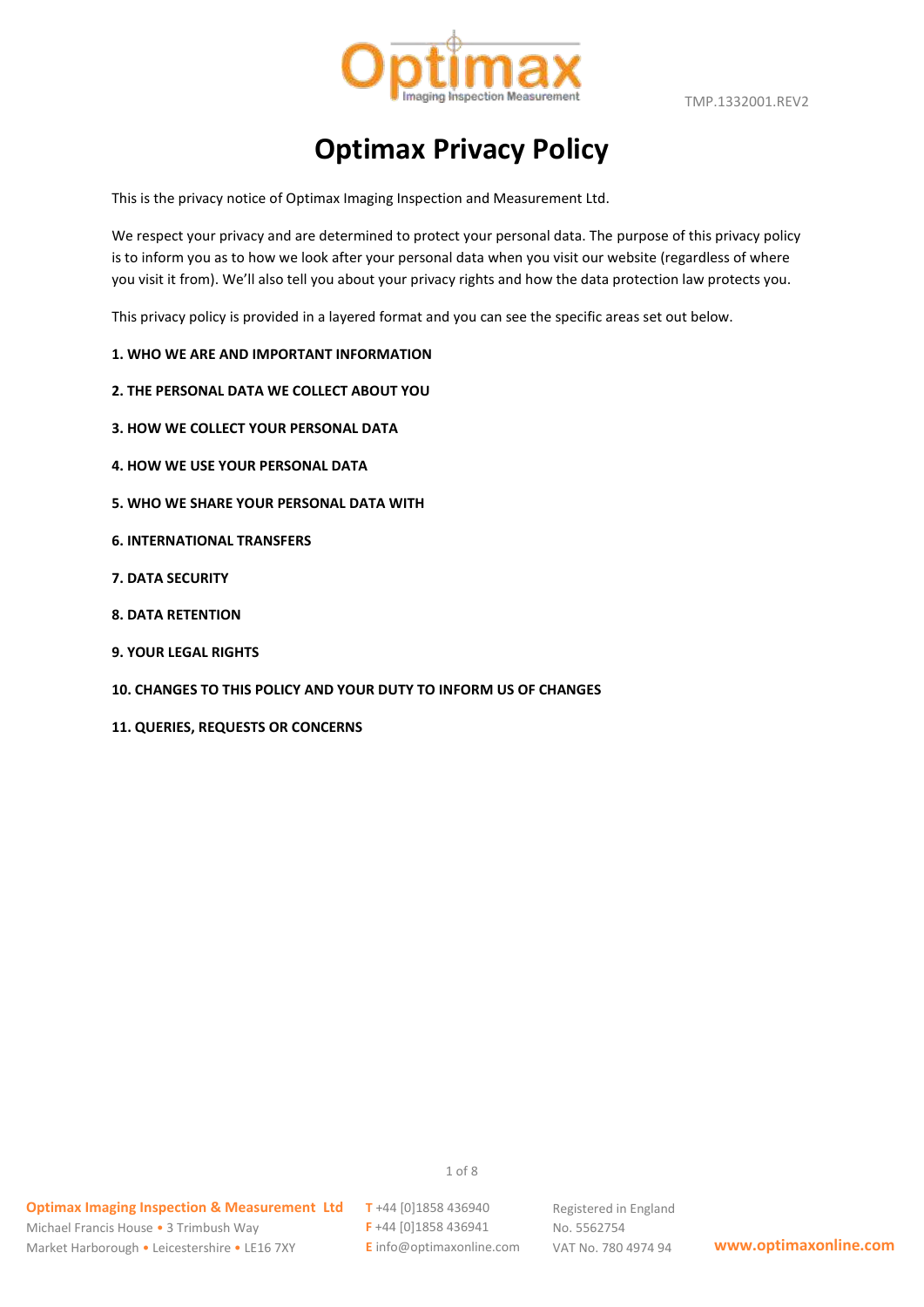

## **1. WHO WE ARE AND IMPORTANT INFORMATION**

# **1.1 What is the purpose of this privacy policy?**

1.1.1 This privacy policy aims to give you information on how we collect and process your personal data through your use of this website, including any data you may provide through this website when you send am product enquiry or contact us via the website contact form.

1.1.2 This website is not intended for children and we do not knowingly collect data relating to children.

1.1.3 You must read this privacy policy together with any other privacy notice we may provide on specific occasions when we are collecting or processing personal data about you so that you are fully aware of how and why we are using your data. This privacy policy supplements the other notices and is not intended to override them.

# **1.2 Data controller(s)**

1.2.1 Optimax Imaging Inspection and Measurement is the controller and responsible for your personal data, "we", "us" or "our" in this privacy policy. Our contact details are - Michael Francis House, 3 Trimbush Way, Market Harborough, LE16 7XY, 01858 436940. For all data matters contac[t privacy@optimaxonline.com.](mailto:privacy@optimaxonline.com) Our company registration number is 5562754 and our ICO registration is ZA190739.

# **1.3 Third-party links outside of our control**

1.3.1 This website may include links to third-party websites, plug-ins and applications. Clicking on those links or enabling those connections may allow third parties to collect or share data about you. We do not control these third-party websites and are not responsible for their privacy statements.

1.3.2 We encourage you to read the privacy notice of every website you visit.

# **2. THE PERSONAL DATA WE COLLECT ABOUT YOU**

2.1 Personal data, or personal information, means any information about an individual from which that person can be identified. You can find out more about personal data from the [Information Commissioners Office.](https://ico.org.uk/global/contact-us/)

2.2 We may collect, use, store and transfer different kinds of personal data about you which we have grouped together follows:

**2.2.1 Identity Data** includes NAME.

#### **2.2.2 Contact Data** includes EMAIL ADDRESS, TELEPHONE NUMBER, COMPANY, ADDRESS.

2.3 We also collect, use and share **Aggregated Data** such as statistical or demographic data for any purpose. Aggregated Data may be derived from your personal data but is not considered personal data in law as this data does **not** directly or indirectly reveal your identity. For example, we may aggregate your Usage Data to calculate the percentage of users accessing a specific website feature. However, if we combine or connect Aggregated Data with your personal data so that it can directly or indirectly identify you, we treat the combined data as personal data which will be used in accordance with this privacy policy.

2.4 We do not collect any **Special Categories of Personal Data** about you (this includes details about your race or ethnicity, religious or philosophical beliefs, sex life, sexual orientation, political opinions, trade union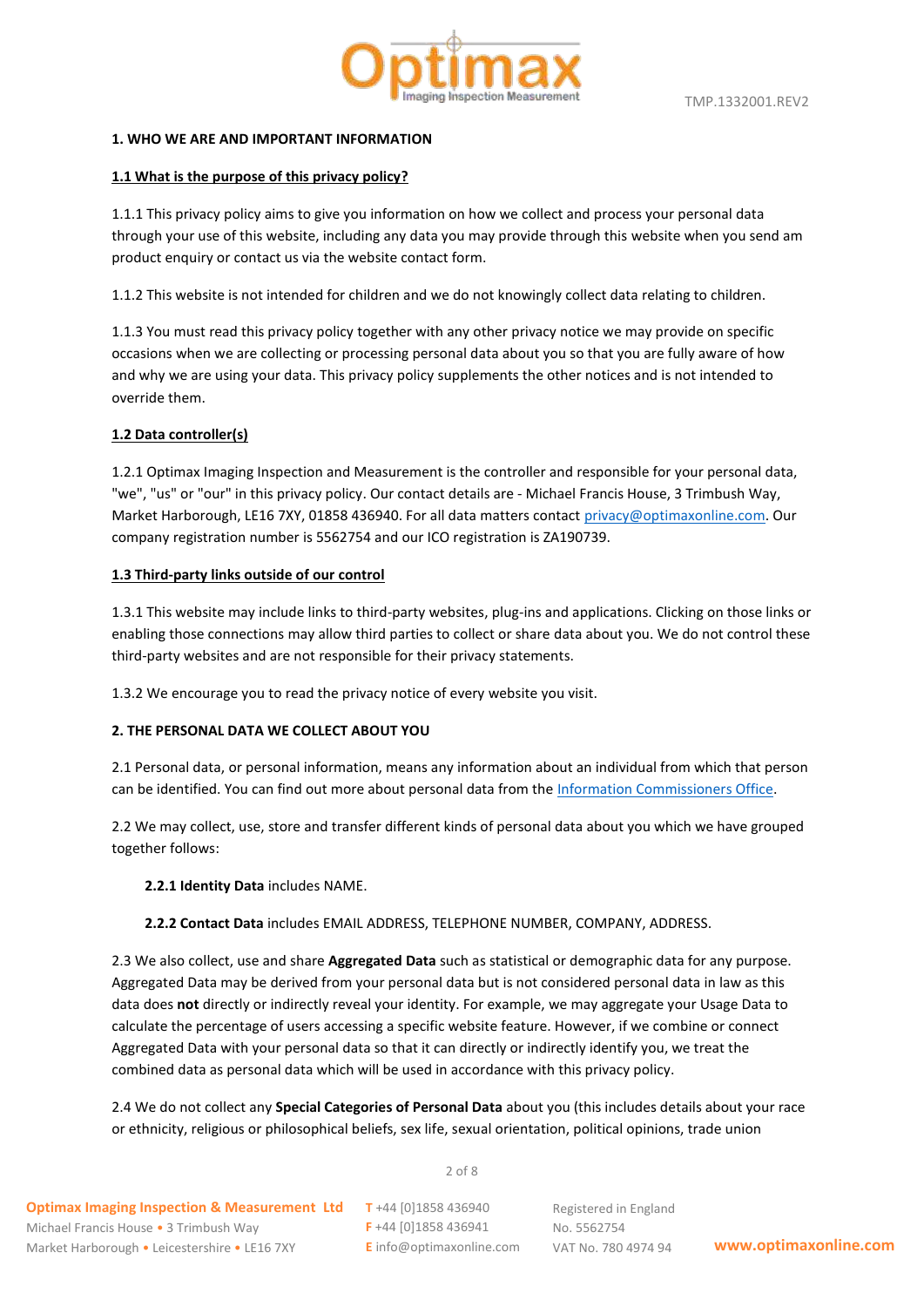



membership, information about your health and genetic and biometric data). Nor do we collect any information about criminal convictions and offences.

## **2.5 If you fail to provide personal data**

2.6 Where we need to collect your personal data by law, or under the terms of a contract we have with you and you fail to provide that data when requested, we may not be able to perform the contract we have or are trying to enter into with you (for example, to provide you with goods or services). In this case, we may have to cancel a product or service you have with us but we will notify you if this is the case at the time.

# **3. HOW WE COLLECT YOUR PERSONAL DATA**

3.1 We use different methods to collect data from and about you including through:

**3.2 Directly.** You may give us your Identity and Contact Data by filling in forms, registering at exhibitions or by corresponding with us by post, phone, email or otherwise. This includes personal data you provide when you:

- 3.2.1 Apply for our products or services;
- 3.2.2 Subscribe to our service or publications;

3.3.3 Request marketing to be sent to you.

# **4. HOW WE USE YOUR PERSONAL DATA**

4.1 We will only use your personal data when the law allows us to. Most commonly, we will use your personal data in the following circumstances:

- **4.1.1 Performance of Contract** this means processing your data where it is necessary for the performance of a contract to which you are a party or to take steps at your request before entering into such a contract.
- **4.1.2 Legitimate Interest** this means the interest of our business in conducting and managing our business to enable us to give you the best services and products. We make sure we consider and balance any potential impact on you (both positive and negative) and your rights before we process your personal data for our legitimate interests. We do not use your personal data for activities where our interests are overridden by the impact on you (unless we have your consent or are otherwise required or permitted to by law). You can obtain further information about how we assess our legitimate interests against any potential impact on you in respect of specific activities by emailing privacy@optimaxonline.com.
- **4.1.3 Comply with a legal or regulatory obligation** this means processing your personal data where it is necessary for compliance with a legal or regulatory obligation that we are subject to.

# **4.2 PURPOSES FOR WHICH WE WILL USE YOUR PERSONAL DATA**

4.2.1 We have set out below, in a table format, a description of all the ways we plan to use your personal data, with the legal bases we rely on to do so.

4.2.2 Note that we may process your personal data for more than one lawful ground depending on the specific purpose for which we are using your data. Please contact us at privacy@optimaxonline.com if you need details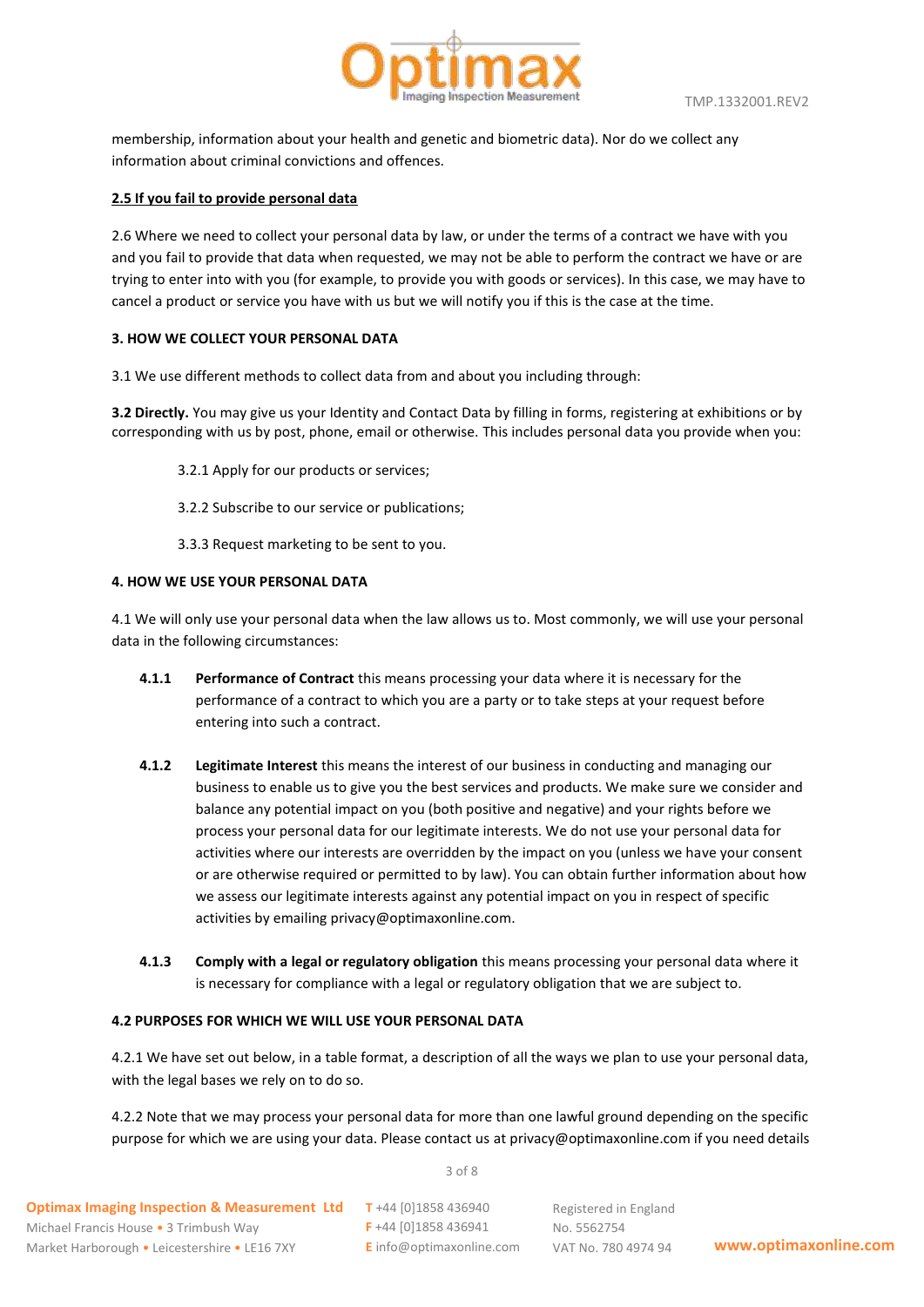

about the specific legal ground we are relying on to process your personal data where more than one ground has been set out in the table below.

# 4.2.3

| <b>Purpose/Activity</b>                       | Type of data                | Lawful basis for processing including basis<br>of legitimate interest |
|-----------------------------------------------|-----------------------------|-----------------------------------------------------------------------|
| To register you as a new customer             | (a) Identity<br>(b) Contact | Performance of a contract with you                                    |
| To respond to a website or product<br>enguiry | (a) Identity<br>(b) Contact | Responding to an enquiry that you have<br>sent to us                  |
| Marketing                                     | (a) Identity<br>(b) Contact | To keep you updated with new products,<br>services and offers         |

#### **4.3 Marketing**

4.3.1 We strive to provide you with choices regarding certain personal data uses, particularly around marketing and advertising.

4.3.2 You will receive marketing communications from us if you have requested information from us or purchased goods or services from us and, in each case, you have not opted out of receiving that marketing.

#### **4.4 Opting out**

4.4.1 You can ask us or third parties to stop sending you marketing messages at any time by following the optout links on any marketing message sent to you **or** by emailing privacy@optimaxonline.com at any time.

4.4.2 Where you opt out of receiving these marketing messages, we will still contact you to fulfil products and services ordered from us.

#### **4.5 Cookies**

4.5.1 You can set your browser to refuse all or some browser cookies, or to alert you when websites set or access cookies. If you disable or refuse cookies, please note that some parts of this website may become inaccessible or not function properly.

#### **4.6 Change of purpose**

4.6.1 We will only use your personal data for the purposes for which we collected it, unless we reasonably consider that we need to use it for another reason and that reason is compatible with the original purpose. If you wish to get an explanation as to how the processing for the new purpose is compatible with the original purpose, please email privacy@optimaxonline.com

4.6.2 If we need to use your personal data for an unrelated purpose, we will notify you and we will explain the legal basis which allows us to do so.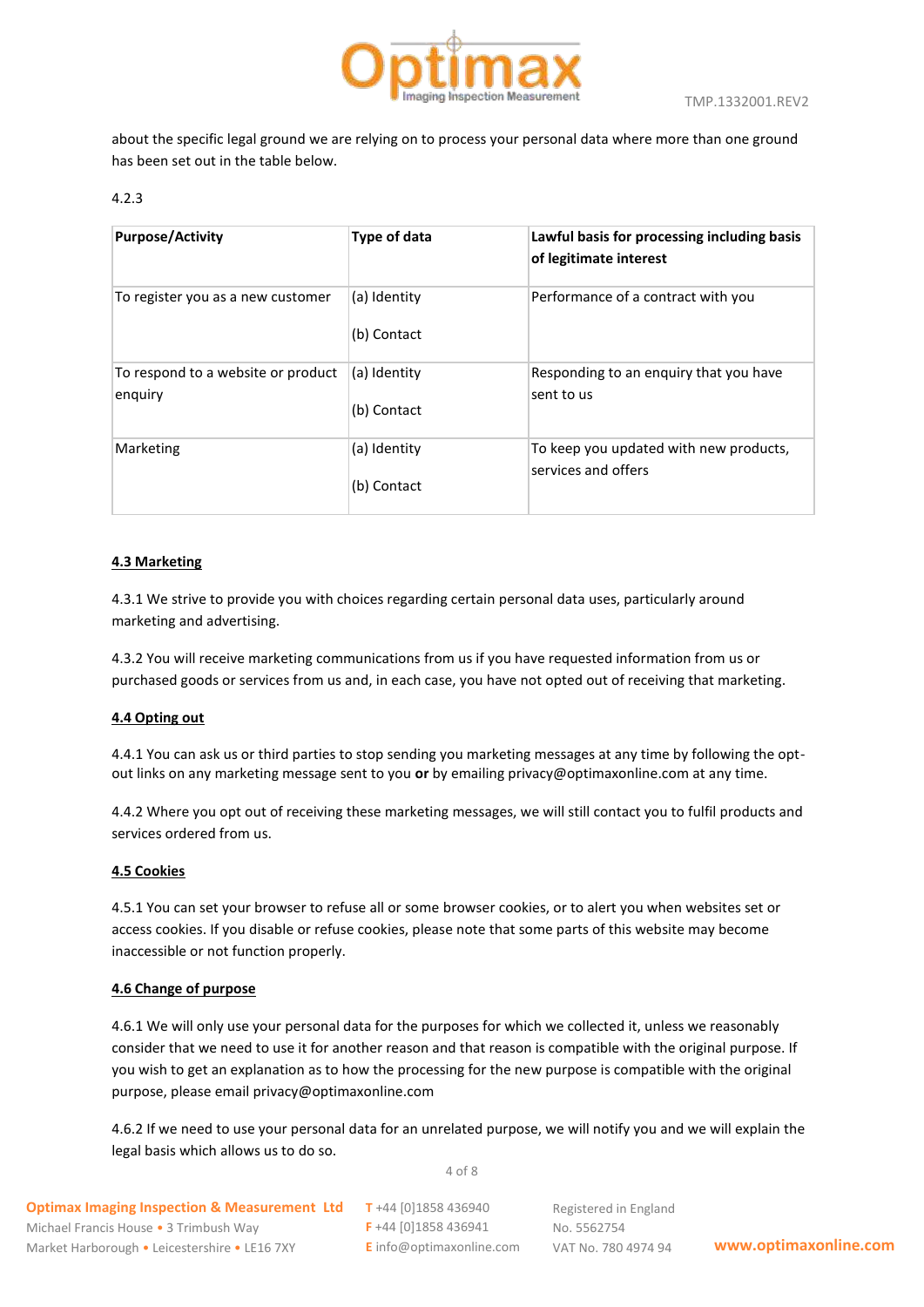

4.6.3 Please note that we may process your personal data without your knowledge or consent, in compliance with the above rules, where this is required or permitted by law.

#### **5. WHO WE SHARE YOUR PERSONAL DATA WITH**

5.1 We may have to share your personal data with the parties set out below for the purposes set out in the table in paragraph 4 above.

- 5.1.1 Internal Third Parties such as employees including agency staff
- 5.1.2 External Third Parties

5.1.2.1 Service Providers such as couriers, CCTV, visitor management system, email fulfilment, Google Analytics, Website Lead Generation Software

5.1.2.2 Professional advisers including lawyers, bankers, auditors and insurers

5.1.2.3 HM Revenue & Customs, regulators and other authorities

5.1.2.4 Third parties to whom we may choose to sell, transfer, or merge parts of our business or our assets. Alternatively, we may seek to acquire other businesses or merge with them. If a change happens to our business, then the new owners may use your personal data in the same way as set out in this privacy notice.

5.2 We require all third parties to respect the security of your personal data and to treat it in accordance with the law. We do not allow our third-party service providers to use your personal data for their own purposes and only permit them to process your personal data for specified purposes and in accordance with our instructions.

#### **6. INTERNATIONAL TRANSFERS**

6.1 Some of our external third parties are based outside the European Economic Area (**EEA**) so their processing of your personal data will involve a transfer of data outside the EEA.

6.2 Whenever we transfer your personal data out of the EEA, we ensure a similar degree of protection is afforded to it by implementing safeguards.

6.3 Please contact us at privacy@optimaxonline.com if you want further information on the specific mechanism used by us when transferring your personal data out of the EEA.

#### **7. DATA SECURITY**

7.1 We have put in place appropriate security measures to prevent your personal data from being accidentally lost, used or accessed in an unauthorised way, altered or disclosed. In addition, we limit access to your personal data to those employees, agents, contractors and other third parties who have a business need to know. They will only process your personal data on our instructions and they are subject to a duty of confidentiality.

7.2 We have put in place procedures to deal with any suspected personal data breach and will notify you and any applicable regulator of a breach where we are legally required to do so.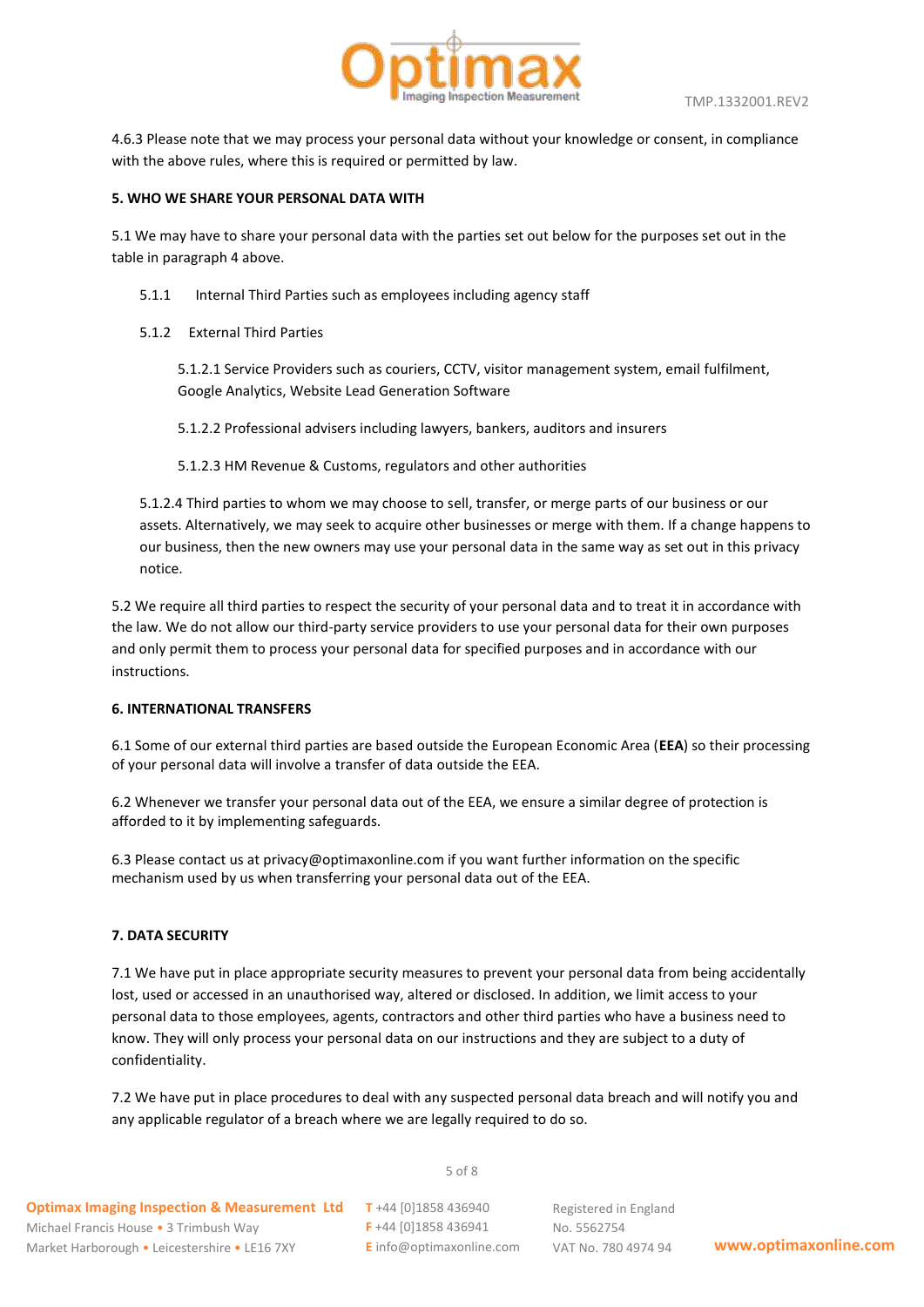

## **8. DATA RETENTION**

8.1 We will only retain your personal data for as long as necessary to fulfil the purposes we collected it for, including for the purposes of satisfying any legal, accounting, or reporting requirements.

8.2 To determine the appropriate retention period for personal data, we consider the amount, nature, and sensitivity of the personal data, the potential risk of harm from unauthorised use or disclosure of your personal data, the purposes for which we process your personal data and whether we can achieve those purposes through other means, and the applicable legal requirements.

8.3 By law we have to keep basic information about our customers including Contact, Identity, Financial and Transaction Data for six years after they cease being customers for tax purposes.

8.4 In some circumstances you can ask us to delete your data: see **Your legal rights** below for further information.

8.5 In some circumstances we may anonymise your personal data (so that it can no longer be associated with you) for research or statistical purposes in which case we may use this information indefinitely without further notice to you.

#### **9. YOUR LEGAL RIGHTS**

9.1 Unless subject to an exemption under the data protection laws, you have the following rights with respect to your personal data:

9.1.1 The right to request a copy of the personal data which we hold about you;

9.1.2 The right to request that we correct any personal data if it is found to be inaccurate or out of date;

9.1.3 The right to request your personal data is erased where it is no longer necessary to retain such data;

9.1.4 The right to withdraw your consent to the processing at any time, where consent was the lawful basis for processing your data;

9.1.5 The right to request that we provide you with your personal data and where possible, to transmit that data directly to another data controller, (known as the right to data portability), where applicable i.e. where our processing is based on consent or is necessary for the performance of our contract with you or where we process your data by automated means);

9.1.6 The right, where there is a dispute in relation to the accuracy or processing of your personal data, to request a restriction is placed on further processing;

9.1.7 The right to object to our processing of personal data, where applicable i.e. where processing is based on our legitimate interests (or in performance of a task in the public interest/exercise of official authority); direct marketing or processing for the purposes of scientific/historical research and statistics. 9.1.8 If you wish to exercise any of the rights set out above, please contact  $\frac{prior}{q}$  optimaxonline.com

#### **9.2 No fee required – with some exceptions**

9.2.1 You will not have to pay a fee to access your personal data (or to exercise any of the other rights). However, we may charge a reasonable admin fee if your request is clearly unfounded, repetitive or excessive. Alternatively, we may refuse to comply with your request in these circumstances.

#### **9.3 What we may need from you**

9.3.1 We may need to request specific information from you to help us confirm your identity and ensure your right to access your personal data (or to exercise any of your other rights). This is a security measure to ensure that personal data is not disclosed to any person who has no right to receive it. We may also contact you to ask you for further information in relation to your request to speed up our response.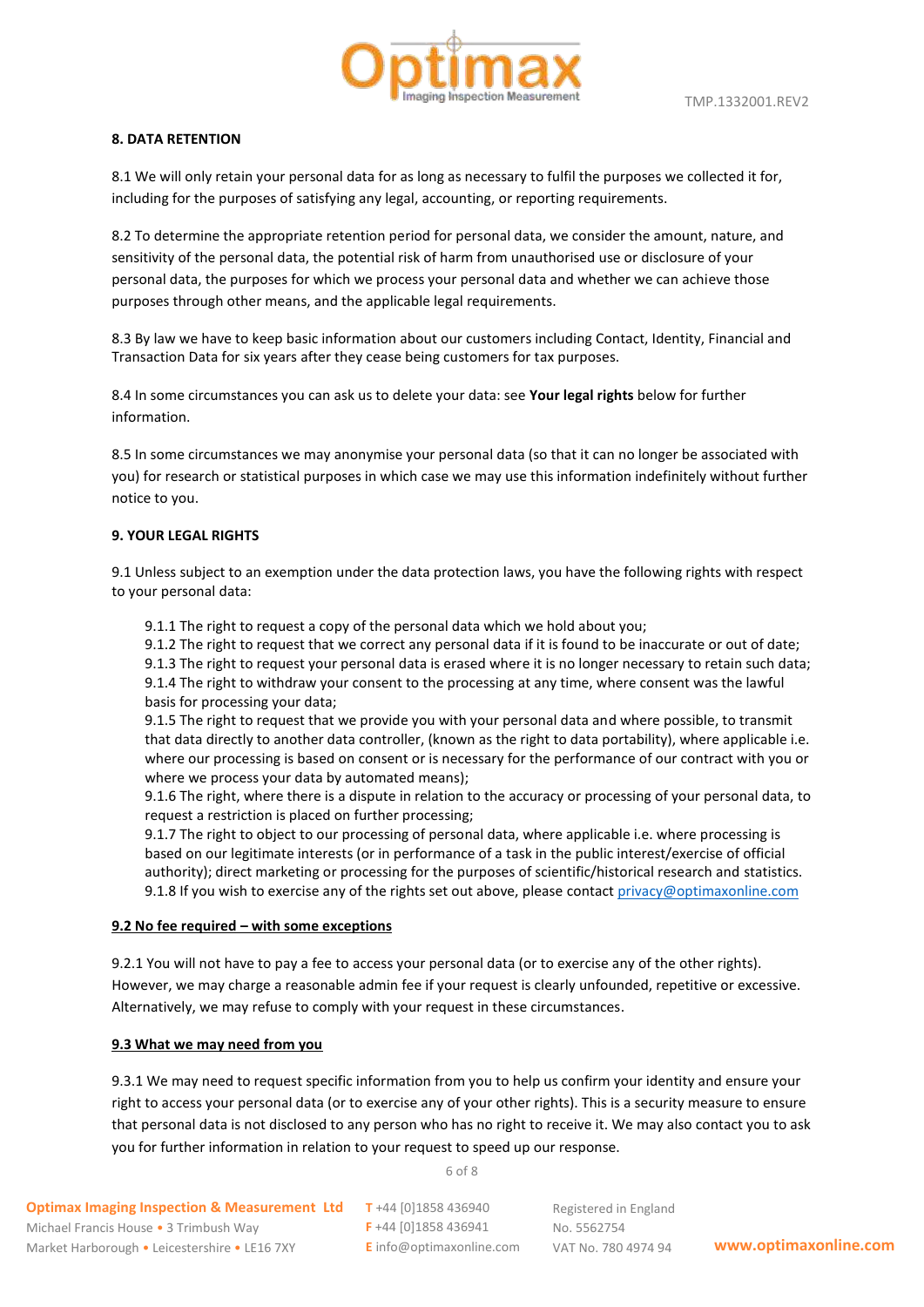

## **9.4 Time limit to respond**

9.4.1 We try to respond to all legitimate requests within one month. Occasionally it may take us longer than a month if your request is particularly complex or you have made a number of requests. In this case, we will notify you and keep you updated.

# **10. CHANGES TO THIS POLICY AND YOUR DUTY TO INFORM US OF CHANGES**

10.1 Please see the amendment record for details of when this privacy policy has last been updated and historic versions are archived and can be obtained by contacting us on [privacy@optimaxonlione.com.](mailto:privacy@optimaxonlione.com)

10.2 Please keep us informed if your personal data changes during your relationship with us. It is important that the personal data we hold about you is accurate and current.

# **11. QUERIES, REQUESTS OR CONCERNS**

11.1 To exercise all relevant rights, queries or complaints in relation to this policy or any other data protection matter between you and us, please in the first instance contact us on privacy@optimaxonline.com.

11.2 If this does not resolve your complaint to your satisfaction, you have the right to lodge a complaint with the [Information Commissioners Office](https://ico.org.uk/global/contact-us/) on 03031231113 or via emai[l https://ico.org.uk/global/contact](https://ico.org.uk/global/contact-us/email/)[us/email/](https://ico.org.uk/global/contact-us/email/) or at the Information Commissioner's Office, Wycliffe House, Water Lane, Wilmslow, Cheshire, SK9 5AF, England, UK.

**F** +44 [0]1858 436941 **E** info@optimaxonline.com